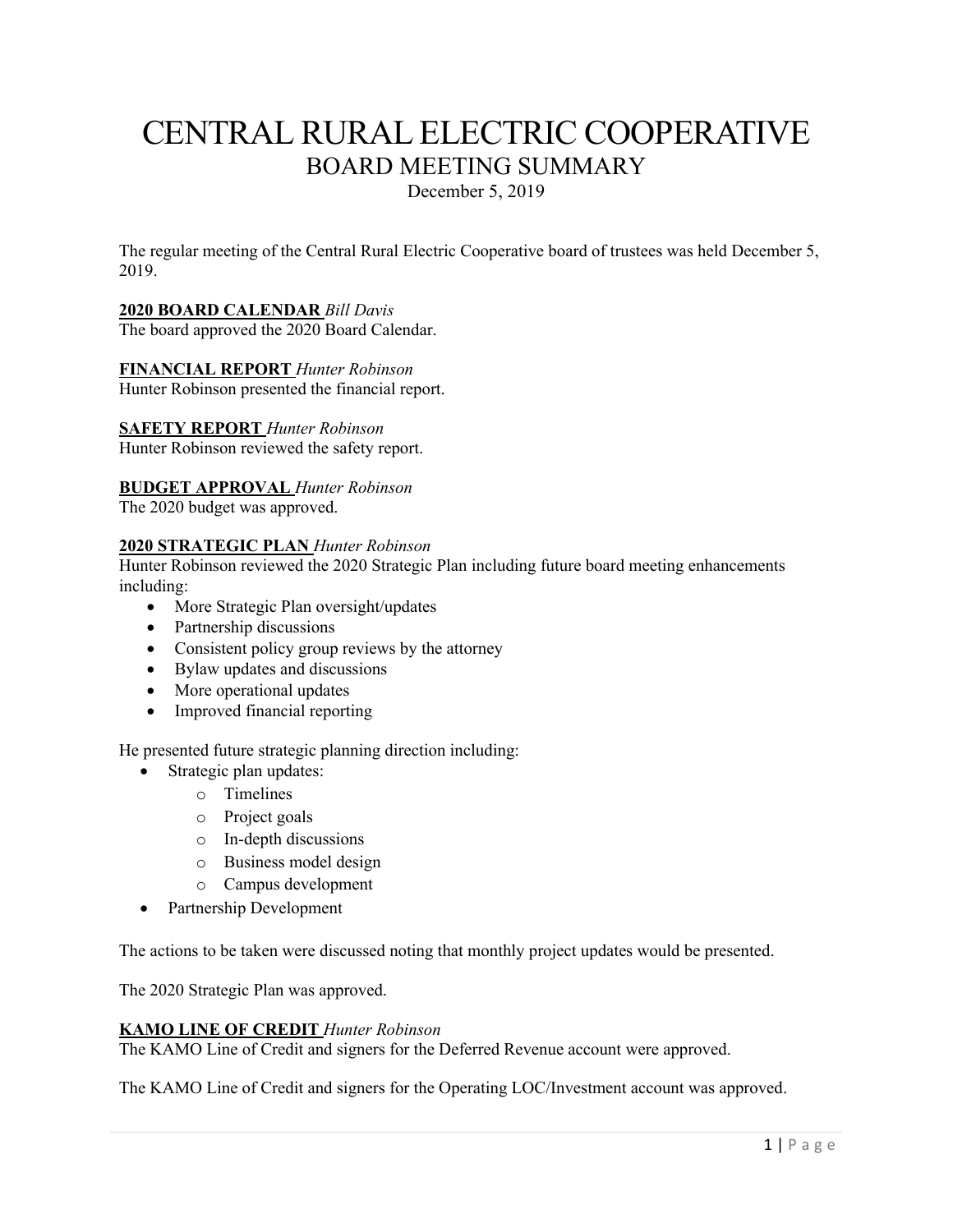# **MANAGER'S REPORT** *Hunter Robinson*

Hunter Robinson report the following:

- Operational reporting
	- o kWh and kW dashboards
	- o Digital benchmark dashboard reviewed by David Freeman
	- o Maintenance updates
	- o Statewide map update

Grow House growth was reviewed by David Freeman and Cortney Branham.

Capital items were reviewed.

RC3 start up and Cyber Security progress reports reviewed.

#### **CONTRACTOR APPROVAL** *Jackie Berna*

Jackie Berna reported that contractor options are lower than usual.

He reviewed the vetting process through their safety practices and pricing.

Jackie Berna recommended and the board approved contractors Davis Elliot for overhead and BHI for underground.

# **LEGAL REPORT** *Max Myers*

Max Myers presented the legal report.

#### **POLICY 615 DRUG FREE WORKPLACE** *Max Myers*

Max Myers' recommended changes to Policy 615 Drug Free Workplace were tabled.

# **REVIEW POLICY 203 IDENTITY THEFT PREVENTION** *Max Myers*

Max Myers presented recommended changes to Policy 203 Identity Theft Prevention for review.

# **REVIEW POLICY 206 HARZARD COMMUNICATIONS** *Max Myers*

Max Myers presented recommended changes to Policy 206 Hazard Communications for review.

# **REVIEW POLICY 305 LOSS CONTROL** *Max Myers*

Max Myers presented recommended changes to Policy 305 Loss Control for review.

#### **REVIEW POLICY 501 PUBLIC ELECTRICAL SAFETY** *Max Myers*

Max Myers presented recommended changes to Policy 501 Public Electrical Safety for review.

#### **KAMO REPORT** *Mark Pittman*

Mark Pittman presented the KAMO report including:

- Load comparison
- Cost of power resources
- Year-to-date sales
- Reno Hollow Communication Tower
- Stillwater 1238 kv upgrade
- Pollinators
- GRDA building vacated next to KAMO